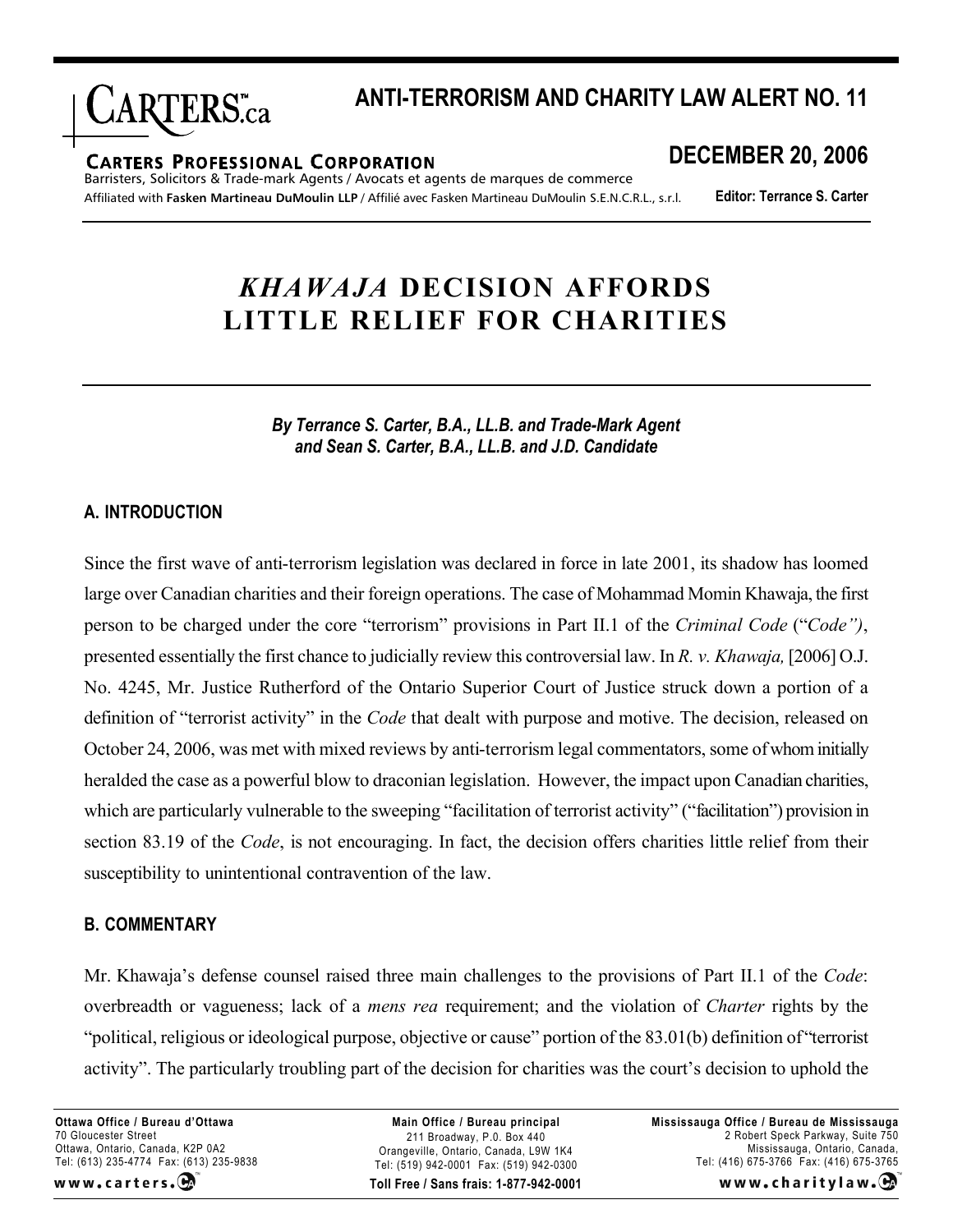law in terms of its breadth and the *mens rea* requirement concerning the definition of "facilitation". In this regard, there are significant risks that a charity involved in conducting aid or humanitarian programs in a conflict area could unwittingly be found to have facilitated a terrorist activity.

Justice Rutherford recognized that there would be situations "in the periphery" that would inadvertently be caught by the sweeping net of the definition, such as a doctor administering emergency aid to a patient involved in a "terrorist activity" or a waitress serving food to members of a "terrorist group". However, even though the decision recognizes that some humanitarian activities could be caught by the applicable definitions under the *Code*, the law as a whole was upheld because it purportedly would be counterbalanced by a "judicial determination". Yet, even if a trial judge adopted the same interpretation of the *Code* as Justice Rutherford, the detrimental effect on a charity and its operations would have already occurred once charges had been laid. A charity charged with facilitation could undergo the freezing of its charitable assets, and the charges would likely jumpstart the deregistration process under the *Charities Registration (Security Information) Act.* The fact that these types of charges were being laid in Canada against a charity would likely create a domino effect throughout a charity's worldwide operations. In addition, these charges would have a disastrous effect on donor confidence and public trust.

The potential for inadvertent contravention of the *Code* by charities was not helped by the fact that the decision upheld the definition of "facilitation", even though it was found to be in essence devoid of a *mens rea* requirement. This is particularly disturbing because charities are most at risk of unwittingly contravening the legislation in the course of their operations. Justice Rutherford acknowledged the significant concerns that the *mens rea* requirement was significantly diluted or even absent in the definition of "facilitation". However, likening the *mens rea* in the "facilitation" definition to "conspiracy" provisions in the *Code,* Justice Rutherford suggested that the diluted *mens rea* requirement should be interpreted as a "non-specific guilty mind". Justice Rutherford recognized that since this definition could conceivably encompass situations and activities not intended by the legislation, he again suggested that a "judicial determination" would temper the negative impact by filtering these charges. As has been discussed, however, exoneration at this stage maybe too late for charities and their operations, the damage having already been done.

The definition of "terrorist activity" and its "political, religious or ideological objective or cause" motive requirement was found to be an infringement on an individual's rights as guaranteed by the *Charter.* In his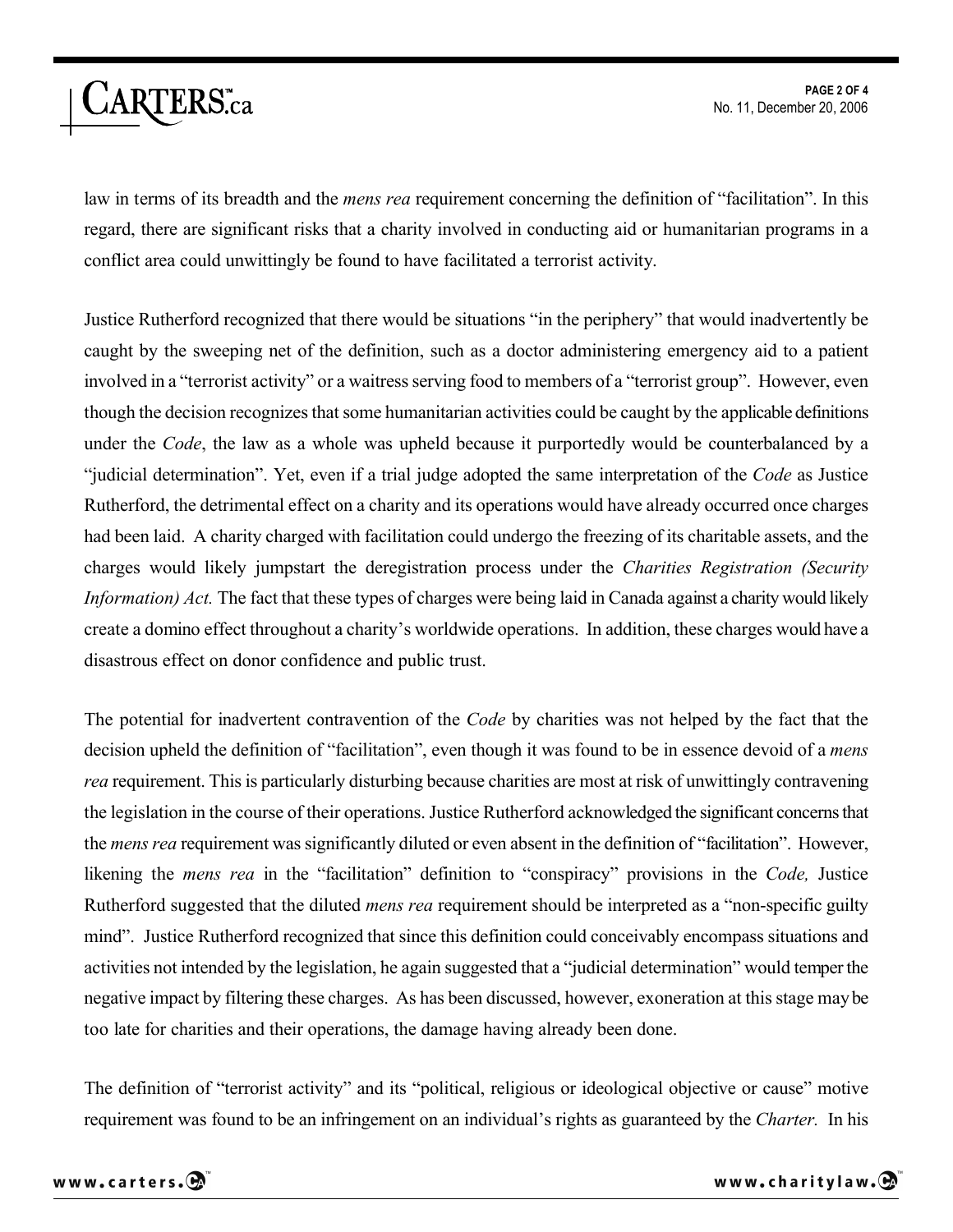ruling, however, Justice Rutherford severed this portion of the definition from the rest of the anti-terrorism legislation, declaring the remainder of the anti-terrorism provisions to be in force. Whether the Crown's case prosecuting a charge of "terrorist activity" will now be easier in the absence of this element remains in question. Most, if not all, of the known perpetrated acts of terrorism in Canadian history would undoubtedly meet the motive requirement, therefore making its inclusion or exclusion irrelevant at best. Justice Rutherford recognized an inherent problem with the motive requirement, specifically that it can lead to racial or religious profiling. However, it is unlikely that vulnerable charities, especially those which are Islamic in purpose, would face less scrutiny by authorities because the motive requirement is now absent from the definition.

## **C. CONCLUSION**

ARTERS.ca

The spectre of a Canadian charity being investigated and charged under the terrorism provisions of the *Code*  is becoming more of a reality. Not only has Canada Revenue Agency recently been given significant resources dedicated to the oversight of the charitable sector, $1$  the federal government has recently passed the latest round of anti-terrorism legislation that specifically targets monitoring and investigation of terrorism allegations against charities. Bill C-25 "*An Act to amend the Proceeds of Crime (Money Laundering) and Terrorist Financing Act and the Income Tax Act and to make a consequential amendment to another Act*" was granted Royal Assent on December 14, 2006. The amendments contained in this Bill will greatly increase the level of information sharing and collection among virtually all federal agencies that would potentially investigate or bring allegations and charges against charities and their directors and officers.

Given the context of recent legislative initiatives that focus on charities and terrorism, the decision in *R. v. Khawaja* does not bode well, particularly for charities that work outside of Canada. Charities have and continue to be treated as "crucial weak points" in the global "war on terror", and decisions like *Khawaja*  underscore the fact that the tremendous burden of compliance with sweeping anti-terrorism legislation has not yet been lightened and made realistic.<sup>2</sup> However, at least a door has been opened for further judicial review

<sup>1</sup> Subcommittee on Public Safety and National Security of the Standing Committee on Justice, Human Rights, Public Safety and Emergency Preparedness for Wednesday, May 18, 2005, transcripts available at: [http://](http://www.parl.gc.ca/committee/CommitteePublication.aspx?SourceId=117505)<www.parl.gc.ca/committee/CommitteePublication.aspx?SourceId=117505>

<sup>&</sup>lt;sup>2</sup> Financial Action Task Force on Money Laundering, "Combating the Abuse of Non-profit Organizations: International Best Practices" 11October 2002.